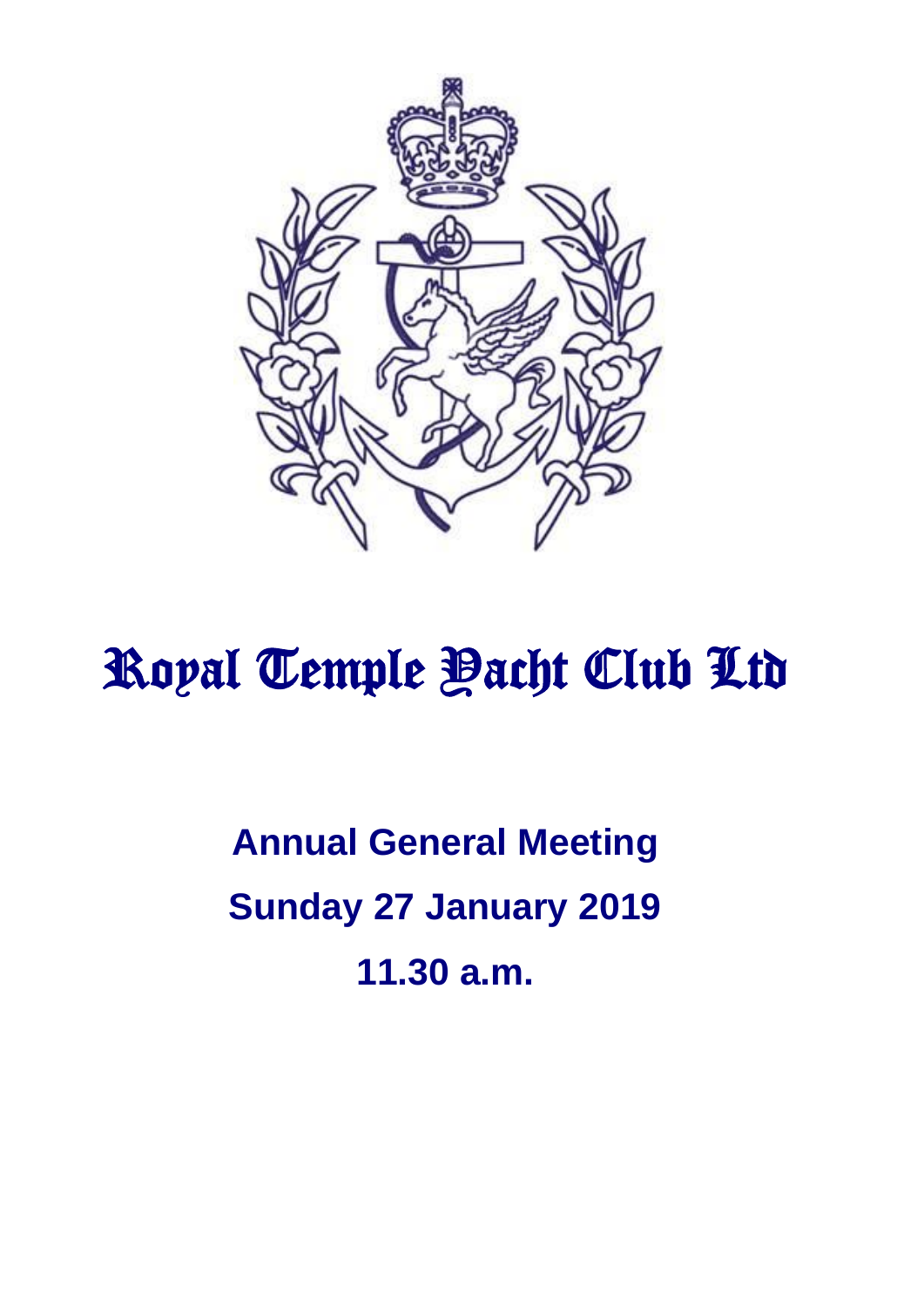# **PLEASE NOTE:**

This meeting is the Annual General Meeting of the Royal Temple Yacht Club Limited where no Member will be admitted to the Meeting unless their membership subscription has been paid in full in accordance with Rule 8 or having signed a Direct Debit for deferred payment.

Members are deemed to be entitled to attend and vote at the Annual General Meeting provided that they have completed and returned to the Club a Company Application Form.

Gold membership cards must be produced at the door. Staff will then confirm that all documentation is in order by referring to the 2018 database.

The attendance register can then be signed.

Any member who has a query with regard to the procedure of the Annual General Meeting **must attend between 10.30 and 11.00 am** in order that Officers can respond to those queries.

Members are requested to ensure that they have complied with all procedures required to attend the Annual General Meeting as Members could run the risk of non-entry to the meeting.

Your co-operation to ensure delays are not incurred as a result of last minute issues will be greatly appreciated.

**Elizabeth Anderson Honorary Secretary**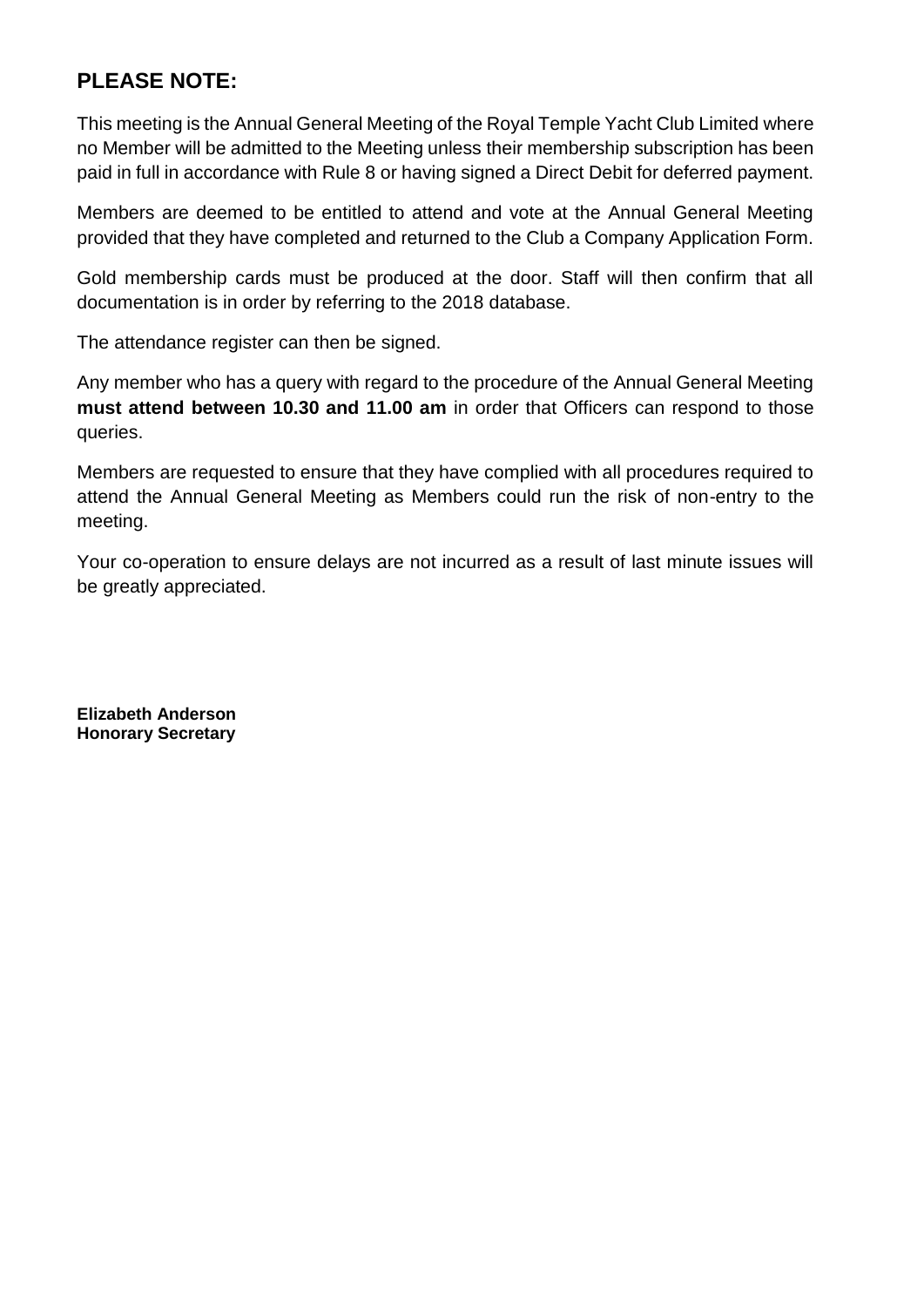# **TO MEMBERS OF THE ROYAL TEMPLE YACHT CLUB LIMITED**

In accordance with Rule 5, and Articles of Association 14.2, Notice is hereby given that the Annual General Meeting of the Royal Temple Yacht Club Limited will be held on Sunday 27 January 2019 at 11.30 a.m. Please be seated by 11.15 a.m.

## **AGENDA**

- 1. Apologies for absence
- 2. To approve the Minutes of the previous Annual General Meeting held on Sunday 25 February 2018
- 3. To consider matters arising there from.
- 4. To introduce the Directors who are standing for election as Officers and Committee.
- 5. To elect in accordance with Rule 5 the Officers of the Club, as enumerated in Rule 3, to serve for the coming year.
- 6. To elect in accordance with Rule 5 the Non-Executive Directors of the Club to serve for the coming year. (Articles of Association 14.3.3 refer)
- 7. To elect in accordance with Rule 5 a General Committee to serve for the coming year.
- 8. To receive reports from the Commodore, Vice Commodore, Rear Commodore Cruisers, Rear Commodore Sail, Honorary Secretary, Honorary House Officer, and Navigation School.
- 9. To receive the Annual Report and Unaudited Financial Statements for the period 27 July 2017 to 30 September 2018 together with the report of the Honorary Treasurer and to approve the same
- 10. To appoint Dudley Gore & Co as the Club's Accountants.
- 11. Annual Membership Subscription 2019/2020: To devolve responsibility to the General Committee the determination of the Annual Membership Subscription for 2019/2020.
- 12. Resolution: That the revised Rules, dated 5 December 2018 published on line and the revisions circulated to members be adopted by the Club.
- 13. Any Other Business allowed by the Chair.
- 14. If available the Chairman to announce the result of the Votes for the position of Directors.

**Elizabeth Anderson Honorary Secretary**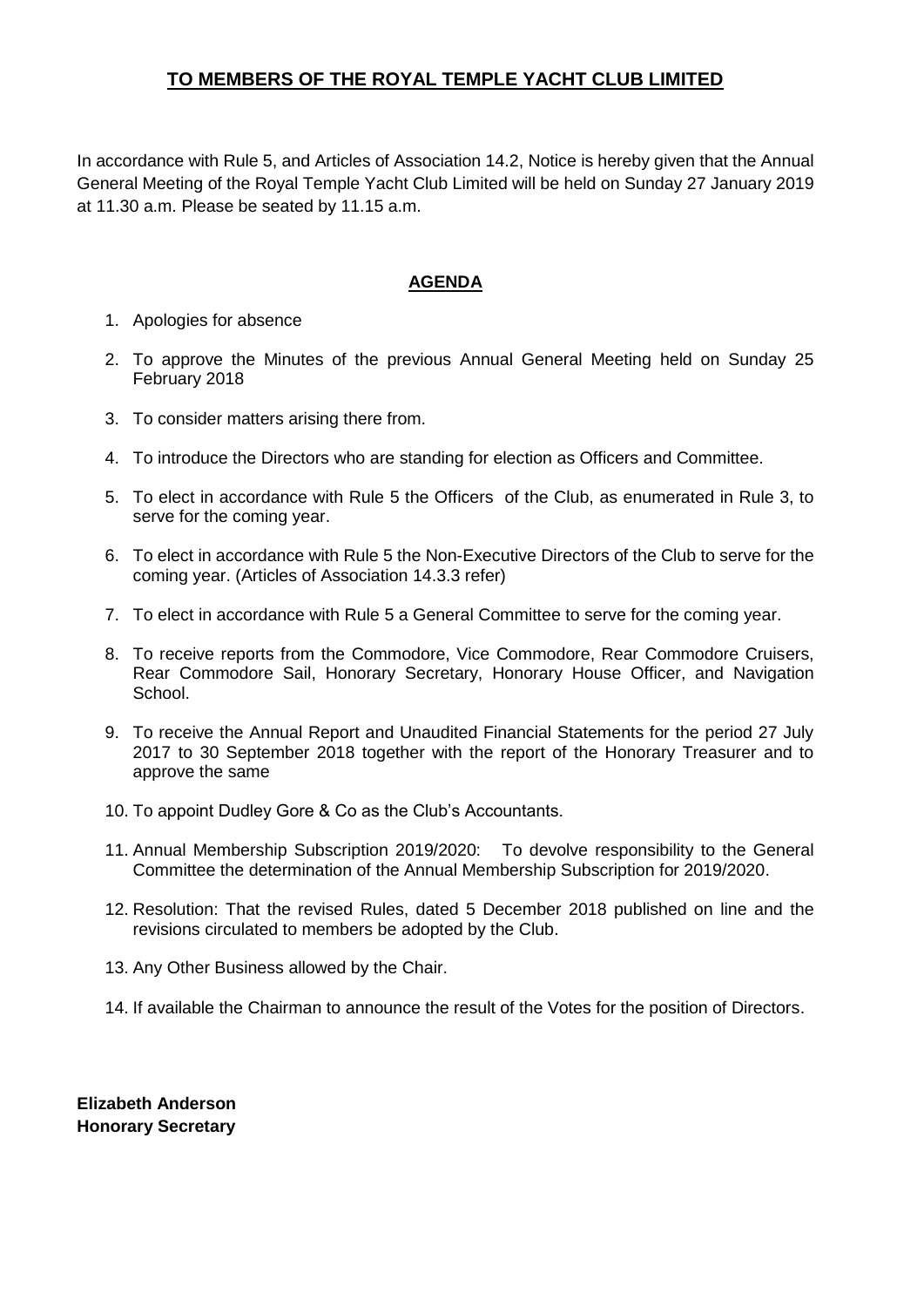Dear Member,

Please find enclosed the Annual Reports from your Flag Officers and the Annual Report and Unaudited Financial Statements for the period from 27 July 2017 to 30<sup>th</sup> September 2018

Since the last Annual General Meeting there have been 8 General Committee meetings with attendance as follows.

| Commodore                                                                                                                                                                                                                                                                                                                                                       | 8              | <b>Committee:</b>                                            |                |
|-----------------------------------------------------------------------------------------------------------------------------------------------------------------------------------------------------------------------------------------------------------------------------------------------------------------------------------------------------------------|----------------|--------------------------------------------------------------|----------------|
| Vice Commodore                                                                                                                                                                                                                                                                                                                                                  | 6              | T Adams (co-opted<br>31.05.18 for RCS)                       | 6              |
| Rear Commodore Sail **                                                                                                                                                                                                                                                                                                                                          | $\Omega$       | <b>S</b> Carter                                              | 5              |
| <b>Rear Commodore Cruisers</b>                                                                                                                                                                                                                                                                                                                                  | $\overline{2}$ | K Cox                                                        | 8              |
| <b>Honorary Secretary</b>                                                                                                                                                                                                                                                                                                                                       | 8              | N Collingwood (co-opted<br>26.04.18 for Academy<br>position) | $\overline{7}$ |
| <b>Honorary Treasurer</b>                                                                                                                                                                                                                                                                                                                                       | 4              | A Ketteringham                                               | $\overline{7}$ |
| <b>Honorary House Officer</b>                                                                                                                                                                                                                                                                                                                                   | $\overline{7}$ | Martin Morgans (co-opted<br>06.09.18 for Illuminations)      | 4              |
| M Brand *                                                                                                                                                                                                                                                                                                                                                       | 1              | D Parish                                                     | $\overline{7}$ |
| John Barrett *                                                                                                                                                                                                                                                                                                                                                  | 1              | A Peers                                                      | $\overline{7}$ |
| F Martin *                                                                                                                                                                                                                                                                                                                                                      | $\overline{2}$ | Navigation School under<br>Vice Commodore                    | $\overline{0}$ |
| * the General Committee agreed at its meeting held on 15 March 2018 that the Non-<br>Executive Directors are not required to attend meetings unless they wish to do so as<br>they have taken over the position previously held by the Trustees.<br>** Terry Adams was co-opted as representative for the Rear Commodore Sail as the<br>RCS is working overseas. |                |                                                              |                |

Total Membership of the Club at 31<sup>st</sup> December 2018 was 426

*If a member wishes an item to be included under AOB, it is advisable that details should be submitted to the Commodore seven days prior to the AGM. Also, if a member wishes to ask a question relating to the accounts, written notice of that question should be given to the Honorary Treasurer not less than seven days before the meeting.*

Yours sincerely,

**Elizabeth Anderson Honorary Secretary**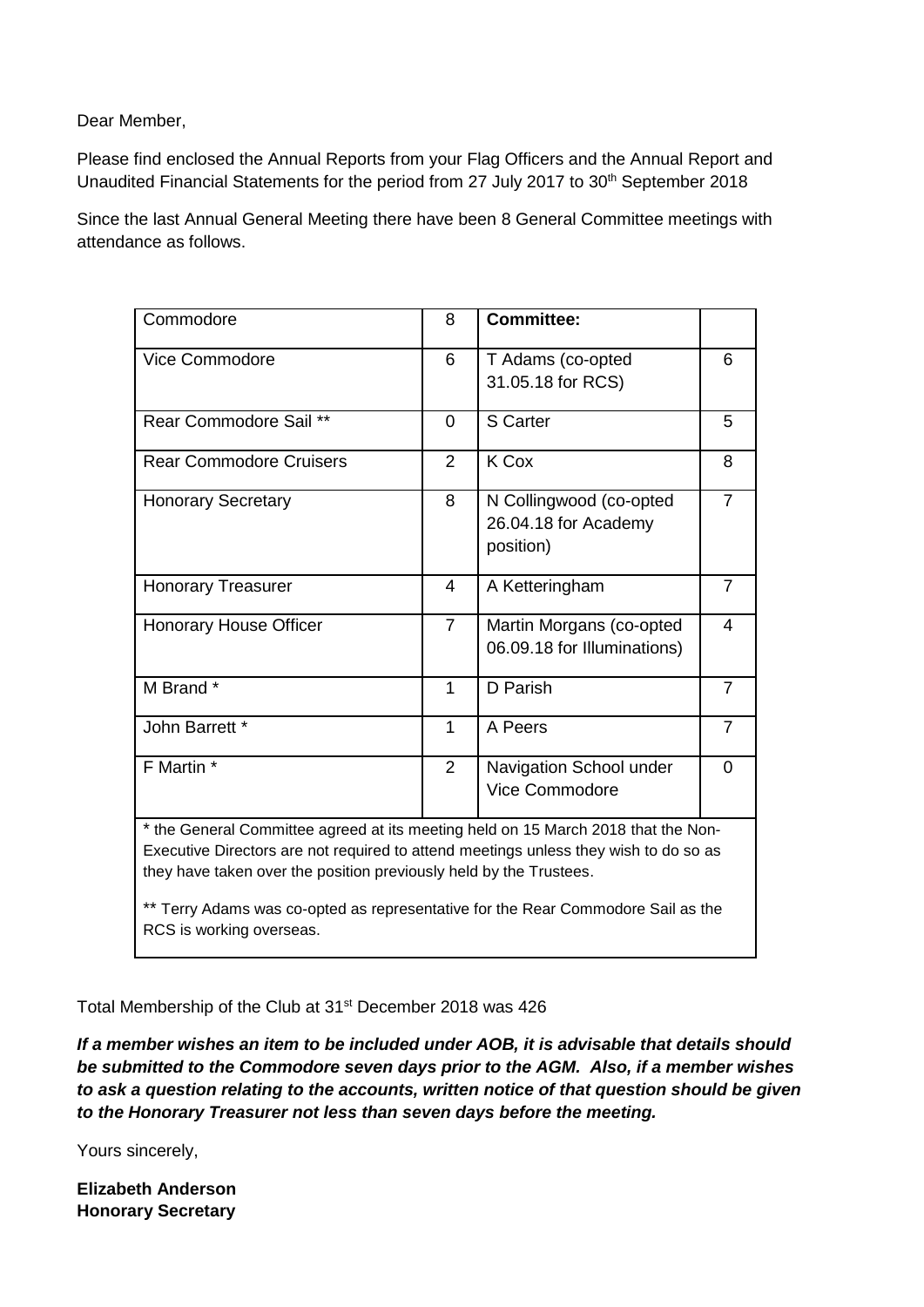# **Commodore's Report**

May I firstly take this opportunity to wish you all a belated Happy New Year.

I cannot believe another year has passed already, and a very full on year we have had. Never a week passes where we're not racing, cruising or enjoying one of the many events organized throughout the year by our dedicated team of volunteers, staff and our new chef.

Those of you visiting the club house this summer may have noticed the front of the building has been covered in scaffolding whilst undergoing a major makeover (more on this later). Whilst the scaffolding was in place, we took the opportunity to inspect the roof, a subject we have been discussing for some time. It would now appear the time has come to start putting funds in place to cover the rather substantial cost of the necessary repairs.

We have had proposed a rather exciting idea to help generate a roof fund. We will be sending out information on this soon after the AGM and would really appreciate your support, so please take the time to consider partaking. With the works carried out to the pointing and when the roof project has been completed, we would hope the exterior of the building will be preserved for many many years to come.

The various committees have been working hard to set out next year's full season. The elect committee who look after our bar are introducing guest beers over the winter. So, whether your popping in to try the beer, fill up for lunch or supper on Fishy Friday or a scrumptious Sunday roast, cruising, racing or socializing, hopefully there's something to suit you all.

Without our volunteers and staff's ceaseless dedication to the success of the RTYC we would not have the club we do. I would like to take this opportunity to thank them all on your behalf.

Finally, lets push the boat out and make 2019 the best year yet. I look forward to meeting up with you all, either on the water or in the club.

**Andy Beaumont-Hope Commodore**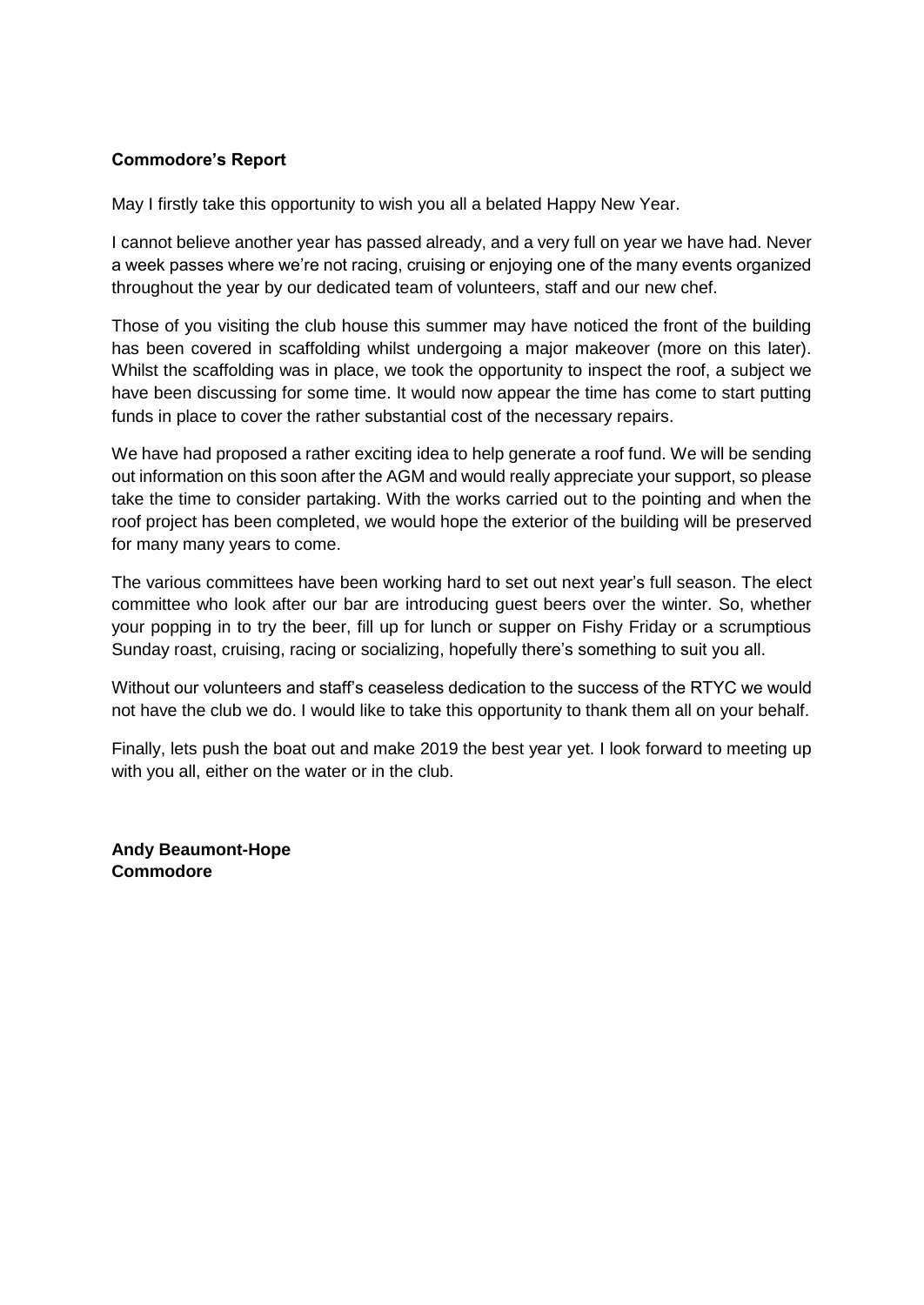# **Vice Commodore's Report**

Ramsgate Week 2018 lived up to our expectations. The competitor entries held up to the 2017 numbers in both the IRC classes and the Cruisers classes at a time when many other Yacht Clubs have seen numbers falling, the racing was good and the atmosphere both on and off the water lived up to the Ramsgate Week reputation, 'Family Friendly and Full of Fun'.

The weather this year was superb, which is always an important bonus, and enabled us to enjoy a full, and at times exciting, week of racing. This of course would not happen without the smooth and efficient operation of our 'on-the-water' teams and therefore our thanks must go to Peter Rumbelow and his Committee Boat Team, Peter Holland and the Race Hut Team and the Broadstairs Sailing Club 'RIB' Team.

To complete the success of the week, activities ashore are as important as those afloat and we must thank our Bar Staff who work long hours in helping us to maintain our bar profits, and of course all our members, far too many to name individuals, who have worked so hard in a wide variety of jobs, not only those that are undertaken during the week, but also the myriad of jobs that are on-going from January and without which, Ramsgate Week wouldn't happen.

Another important thanks is to all our Sponsors who support us in many different ways, from donating race prizes, sponsoring a full day's racing or an evening's entertainment, supporting our Bar and our Competitors' Reception and many other areas that enhance Ramsgate Week and make it attractive to all competitors and guests. We have over 20 Sponsors who have been loyal supporters over the years and we give our thanks to each and every one of them and look forward to their continued support for 2019.

The organisation for Ramsgate Week 2019 is already well underway and your Ramsgate Week Committee is working hard to maintain the high profile the event has enjoyed over the years and we all look forward to another successful week in 2019.

Finally, since I aim to continue in my role of Principal of the Navigation School, it is with much sadness that I find I must step down from my post of Vice Commodore.

**Richard Smith Vice Commodore**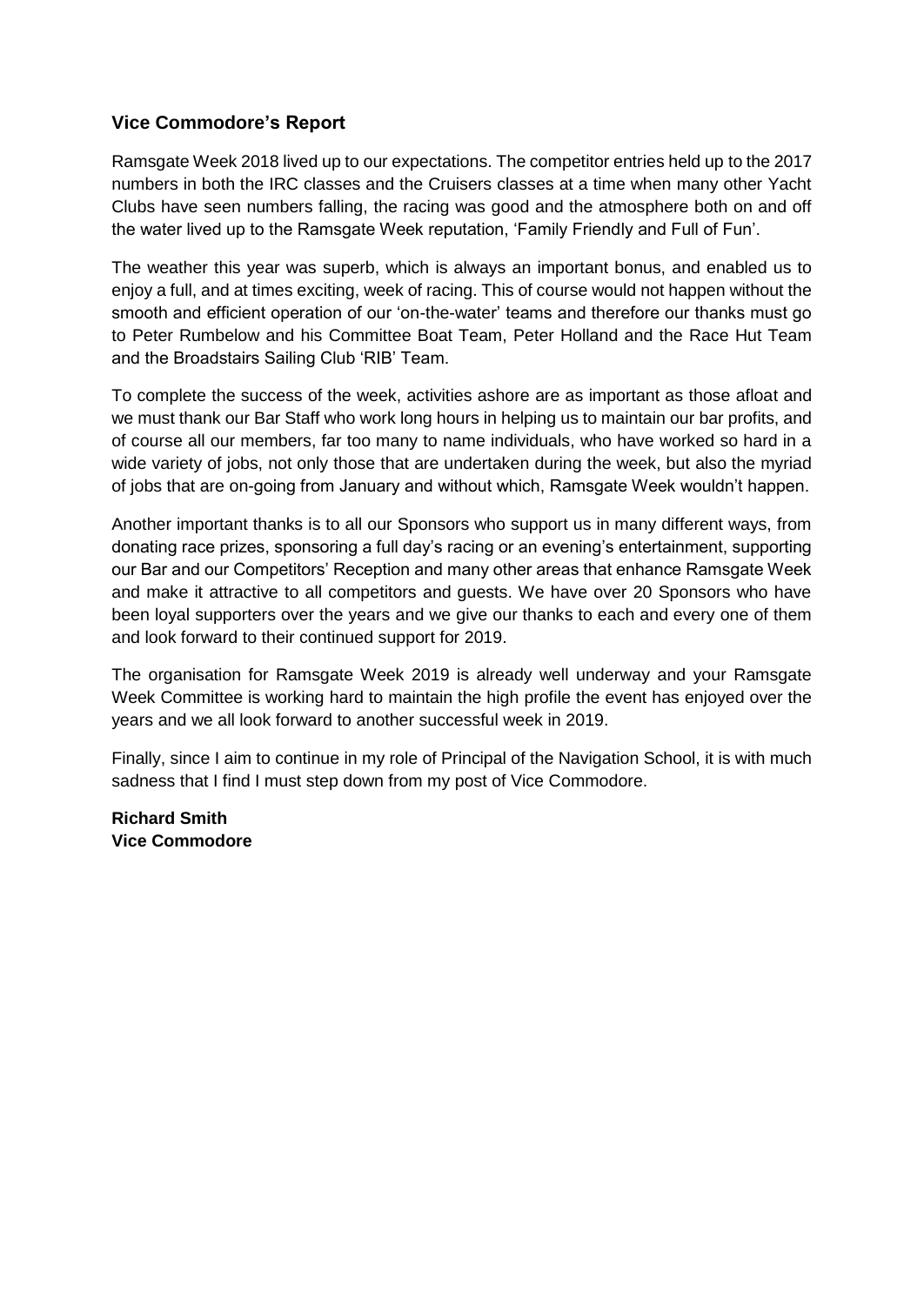# **Rear Commodore Cruisers**

2018 was a very enjoyable season for the Section remembered for the record cold of the Winter followed by the hottest Summer since records began.

Our cruisers got into action with a weekend around Sheppey, overnighting at Queenborough before returning via the Swale.

June and Holland. Six boats took part. Our journey took us up the coast from Dunkerque then Cadzan-Bad to Middleburg. We reached Goes the following day having made swift progress and settled in to enjoy the town. Next port, Zierikzee our furthermost destination. Veere followed as we made for home, and some fresh herring at the yacht club. Here the fleet split with some revisiting Middleburg, Niewpoort, Dunkerque and home.

August time for the East Coast and the River Orwell. Having braved the huge container ships of Felixstowe, Shotley Marina was the end of the 42 mile crossing. Woodbridge and the hospitality of Royal Harwich Yacht Club followed before our passage home.

During the year our members also arranged trips together in smaller groups with one vessel even popping down to Plymouth for a mast repair.

When not at sea regular socials took place monthly at the yacht club where guest speakers were often invited. All members are welcome to come to these socials; these have been quite lively and very well supported.

The Committee this year pulled together to ensure that the activities of the section continued without disruption. In particular we must acknowledge the great contribution by Dennis Payne, Anne Peers and Elizabeth Anderson.

Next season's plans include 8 fixed date trips forming the backbone for the year and the introduction of ad hoc member driven trips shared on our new IT pages on Facebook/WhatsApp.

A quick mention of the Ramsgate Harbour Lights, where once again boat owners pulled together by lighting up their vessels to the joy and amazement of visitors to the town.

**Stan Jacob Rear Commodore Cruisers**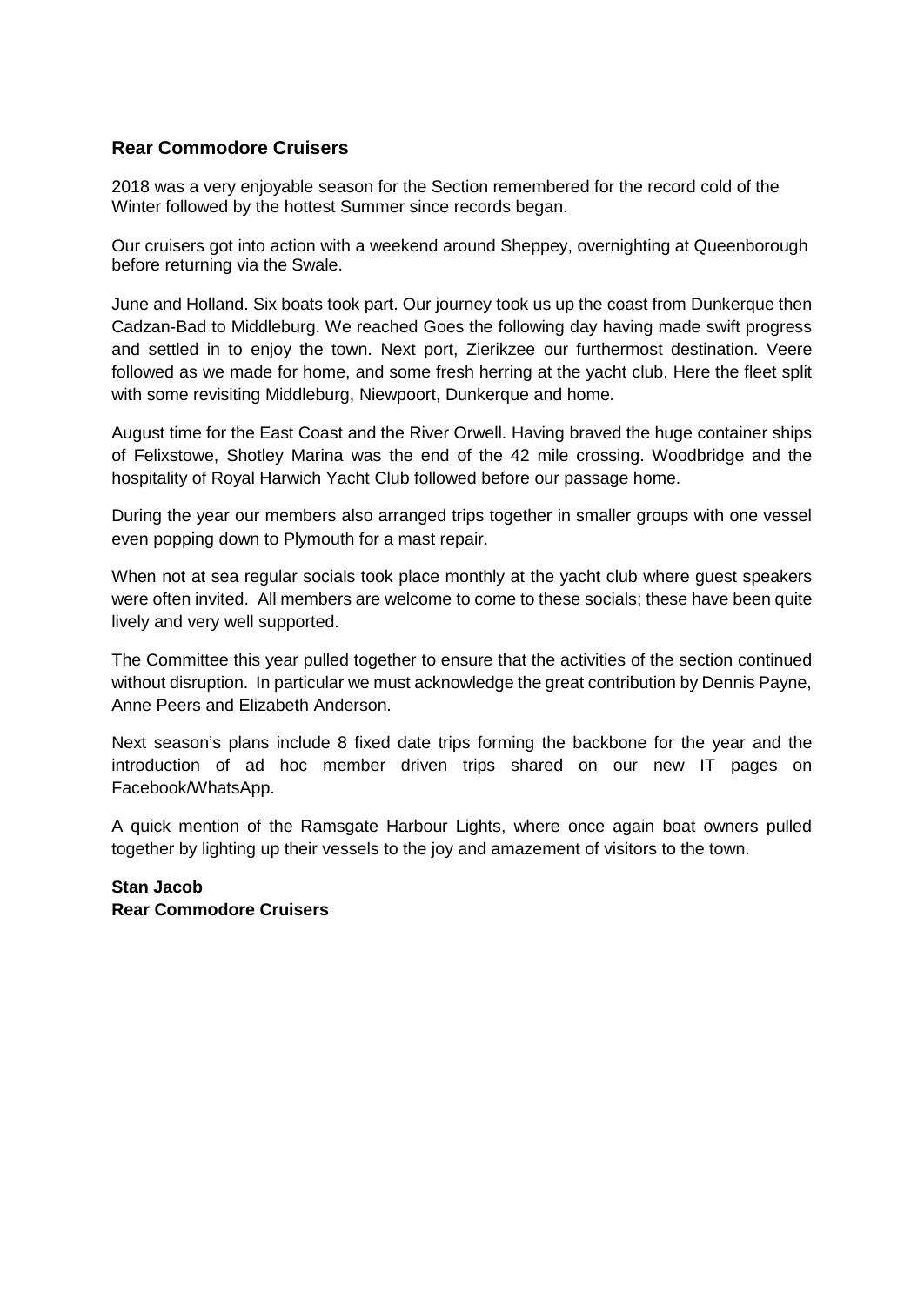# **Rear Commodore Sail**

2018 once again proved to be a busy and well attended racing season. The generally light conditions representing a contrast to recent seasons and posed its own challenges for crews and race management alike with series wins shared out to different teams. The format in 2018 was familiar and built on the usual mix of offshore, coastal and short course racing, the latter of which proved popular and will again be the focus of the summer mini-regattas in 2019. A well attended skippers meeting was held at the end of season and the feedback proved very useful for the 2019 programme which is now available online.

Ramsgate Week 2018, also a light winds affair, was a success on the water and the dates for 2019, 22-26<sup>th</sup> July, set during the corresponding week. EAORA will continue to include feeder races and adopt the Goodwins Race and the regional IRC Championships are once again to be hosted by the club.

After a trouble free 2017, the club's racing marks behaved poorly in 2018. It has been decided that this perennial issue requires some new thinking and investment and the committee has now approved a new mooring design to be procured. The manufacturing of the new moorings are now underway and it is intended that these will be ready to be deployed for the 2019 season with the 4 main deep water buoys due to remain in place throughout the year with summer maintenance.

Thanks again to Stuart Carter and his race hut team for their professionalism, reliability and good humour throughout the season. Planning and setting courses as well as the race management is a time consumable, if hopefully enjoyable task that extends beyond the time it takes to start and finish the races, but yet, is easy to take for granted. The popular WhatsApp group has brought race officer communication to a new level if at times a little too interactive.

Finally, the sailing section is now run by an increasingly active sailing committee who's number help enormously with the annual tasks required. My thanks goes out to them and I look forward to the continued team work going forward.

**Matt Green Rear Commodore Sail**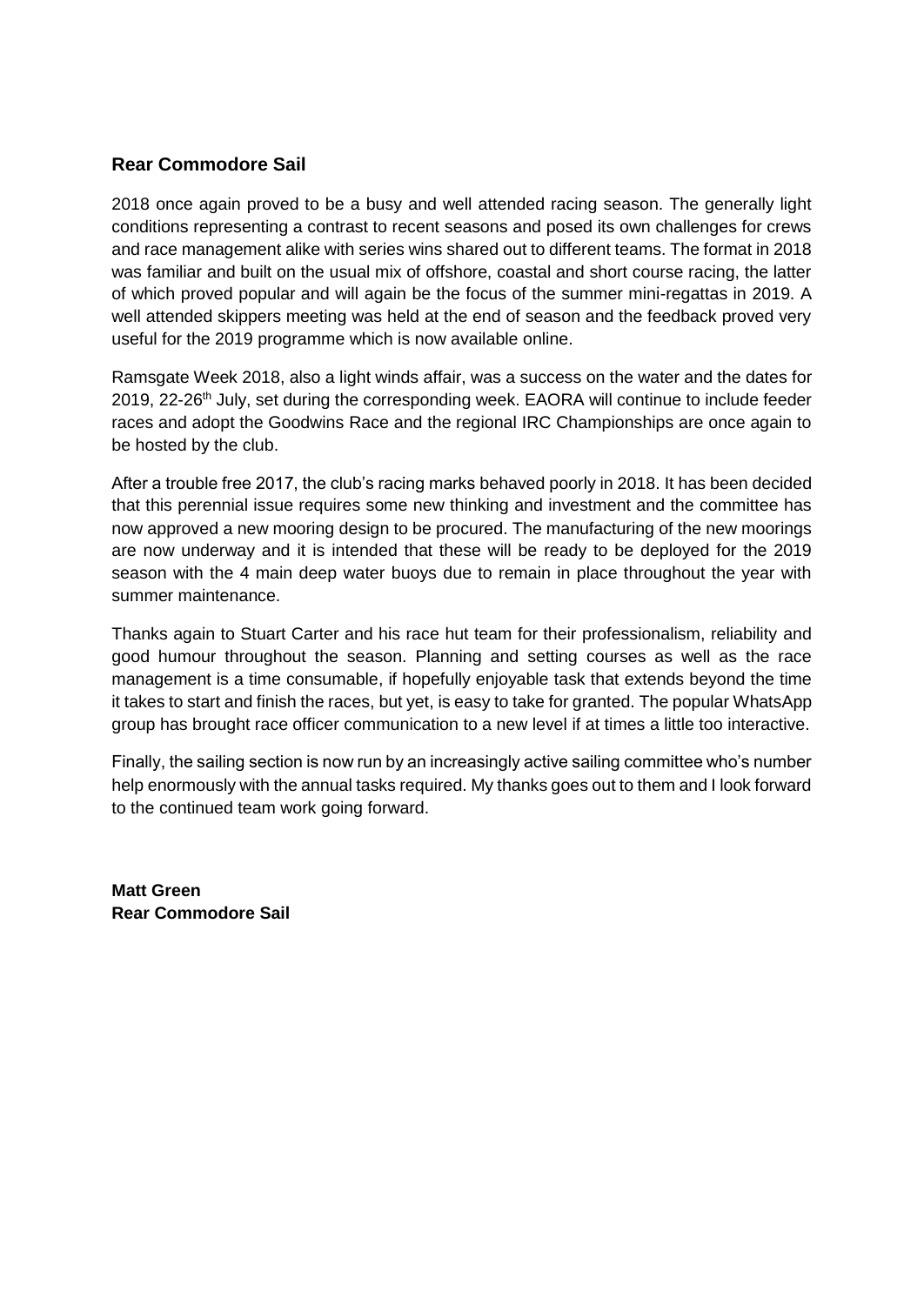# **Honorary Secretary Report**

It has proved another busy and eventful year for the Office not only with staff changes but in the absence of an Entertainments Committee the additional work supporting and arranging events held at the Club. The work on the Incorporation of the Club has been ongoing and bringing our procedures in line with the Club's new status has been challenging but we are getting there. GDPR has been another major change to the way the administration of the Club is operated together with ensuring that the Club is PCI compliant. It is hoped that members have not been too aware of these changes and that the office has continued to provide a good service. The staff have been very supportive through this transition and I can't thank them enough.

We have said goodbye to Barbara and the Club now has a new Administrator, Emma Simpson who has settled in well and as she has worked with the Club for several years in a different role, many members will know her.

Barry and his team must be thanked for the smooth running of the club. They are all very willing and able and are to be congratulated for their commitment to the club and the well being of members and visitors.

Outside functions and meetings continue to be sought and the listing of the club's accommodation on Booking.com continues to be very successful even though we have certain restrictions listed. Guests are returning time and time again which is very reassuring.

Lastly, I would particularly like to thank all those who have supported me this year in what has been a very busy year.

**Elizabeth Anderson Honorary Secretary**

# **Royal Temple Yacht Club 250 Club**

This past year the 250 Club has been able to assist with improvements to the club by funding the refurbishment of all the red leather chairs in both the main bar and TV lounge. Our club is an expensive building to maintain and the 250 Club is always on hand to provide the funds for the things that make it special. I understand that a fund and appeal is being set up to replace the roof of our grand building. The 250 Club will help with that project.

New members are always welcome; the cost is £60 a year which can be paid at £5 per month. £400 is paid out every month at the Sunday draw then annual bonus prizes totalling £3750. Membership is restricted to 250 people. Application forms are available on the club website or from the office.

I should like to thank Elizabeth Anderson who keeps the accounts and Jean Beale who oversees the Sunday draw when I am away sailing and most especially all the 250 club members for their unselfish support of the RTYC. Unfortunately, Jean will not be assisting me in the coming year and I would like to thank her for the many years she has, without fail, ensured the monthly draws took place.

#### **John Barrett**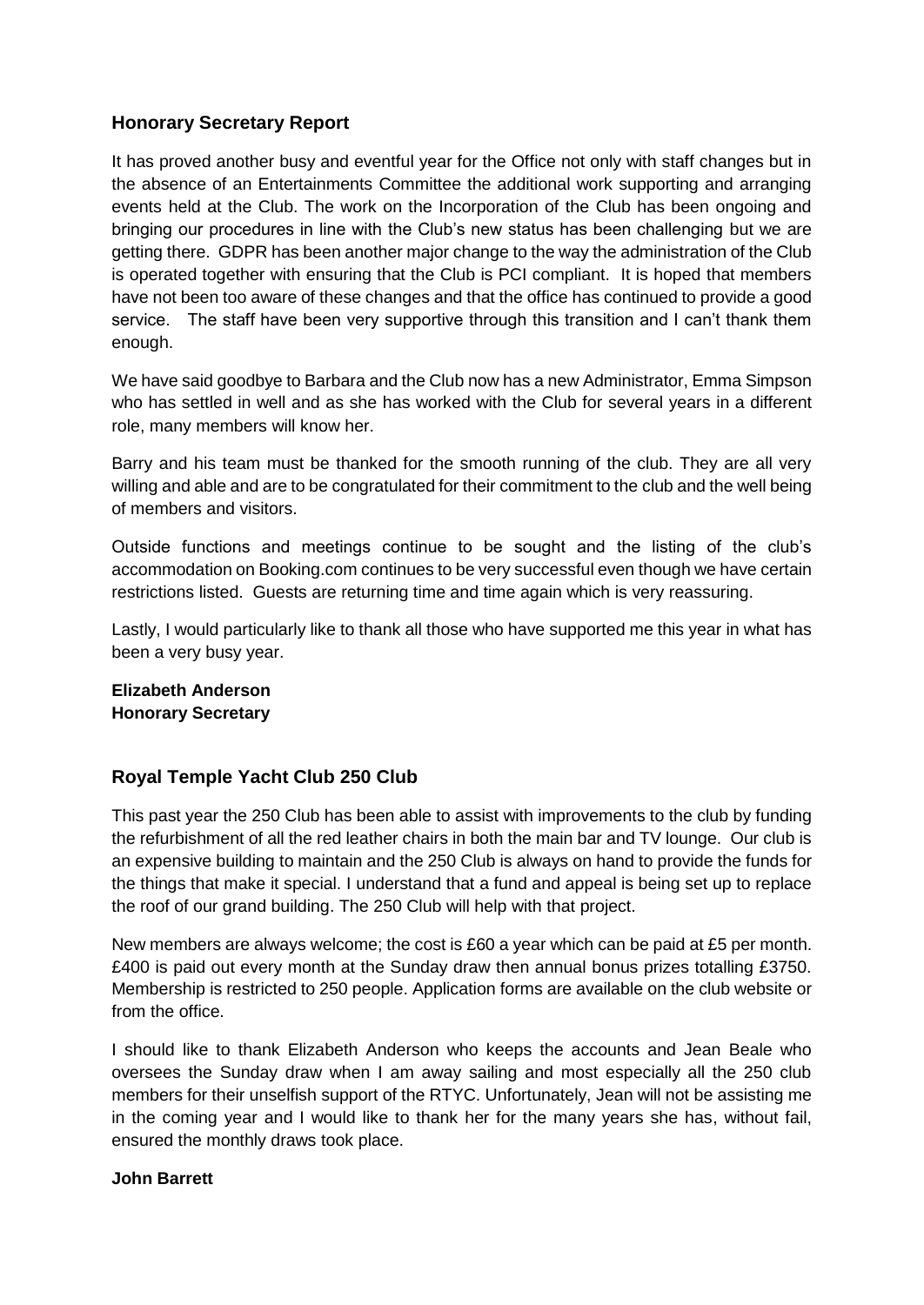#### **House Officer Report**

Another year in the position of House Officer, has again flown by. We have a beautiful clubhouse however the upkeep is a never ending project.

We have had a very busy year, and I must say "thank you" again to Barry and all the staff, for their help and support throughout the year. Managing the day to day tasks, cleaning duties and general maintenance required in the clubhouse and for dealing with minor repairs and, many smaller "in house" jobs. We have employed Contractors JJUK and various subcontractors for larger jobs, maintenance requirements and projects.

During the year, the usual tasks have been carried out, such as the carpets cleaned regularly, the Kitchen has had a professional "Deep Clean, the annual check to the roof and guttering, safety testing of all the electrical equipment, The regular cleaning of the silverware in the trophy cabinet, and various white goods have been purchased including a Tumble Dryer. We are also in the process of upgrading and refurbishing the leather chairs and bar stools.

The year started with the repairs to the ceiling in the Lounge Bar area followed by a complete redecoration of the Lounge, Bar, T.V lounge and Office. At the same time the electrics were inspected where it was found that we had to replace the chandeliers in the Bar and the lights in the T.V Lounge. A new Gas fire was installed at the same time. We have also installed further security cameras to the building. The fire extinguishers have been upgraded, and a new RTYC Banner for the Balcony.

There are constant changes to legislation and in April we had a spot check from Southern Water resulting in major works having to be undertaken to the club plumbing system in order to comply with the current day regulations. There has also been various electrical works carried out to the door entry systems and the wifi in the clubhouse.

In the summer Scaffolding had to be erected to the front of the building for re-pointing work and repairs including replacing the lights that illuminate the club, this work had been long overdue. While the scaffolding was up it enabled access to the roof to obtain a report on its condition, this lead to some immediate urgent repairs being carried out. However it is an old building and the roof has been of some concern for many years, and it now appears we will expect to have a large outlay in the not too distant future to keep the roof in good repair. A "Roof Fund" is to be put in place for future maintenance.

All works were completed by the contractors on time and within the allocated budget.

We have very recently had an inspection from the KCC Fire & Safety Officer, whereby some areas have been highlighted that require attention in order to again comply with the regulations. This work is now underway and should be completed in January

The never ending tasks of repair and redecoration of the building continues, with our ongoing improvement programme for 2019 already in place.

**Judy Pearson House Officer**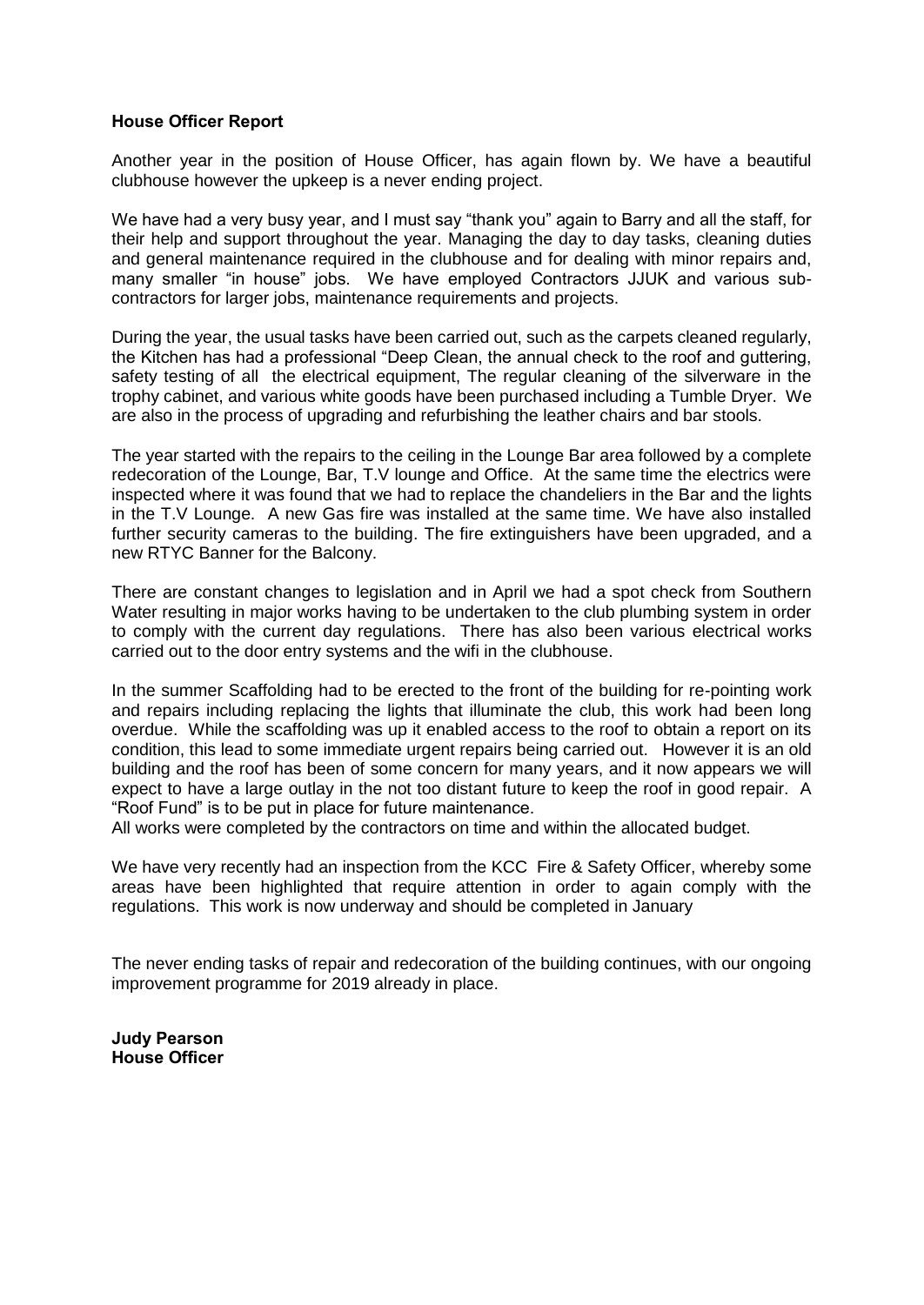# **Navigation School**

The Navigation School continues to flourish and after another very successful 2017/18 season, our numbers for the coming year are again very encouraging.

Our winter theory classes, from October 2017 to April 2018, were well subscribed with a total number of 32 students, 16 Day Skippers, 9 Yacht Masters and 7 Ocean Masters.

Our 'End-of-Term' Presentation Buffet was held on 20th April, when the 28 successful students attended with their guests and were presented with their certificates. Our Navigation School Special Trophies were then awarded to: Julian Pitts, The Navigation School Trophy for the Most improved Day Skipper, Jean Conron, the Roy & Mary Trophy for the Best Day Skipper, Monika Skiba & Steve Emby, the Noel Smythe Trophy & John Quartermain Trophy respectively for the Best Yacht Masters, Alan Foden, the Commodore's Cup for the Most Improved Ocean Master, Simon Gasston, the Denys Tweddell Cup for the Best Ocean Master and Mike Greenstreet, the Muscateer Tankard which is the Principal's Award for Service.

In November we ran a VHF DSC Course, which was attended by 10 students and in February, because of demand, we ran a second VHF Course, which was attended by 12 students. All students on both courses were awarded their respective certificates.

During the early part of the summer we ran two Day Skipper Practical courses aboard 'Seonaidh', visiting Calais, Boulogne & Dover and all seven students achieved their Day Skipper qualifications.

None of this would happen without the dedication of our instructors, to whom I give my sincere thanks; Mike Greenstreet, Vice Principal & Instructor i/c the Day Skipper Course, assisted by Roy Fomison and Debbie Thomas, Simon Gasston and Michelle Stoneley, who assisted me on the Yacht Master Course and our Commodore, Andrew Beaumont-Hope, who jointly ran the Yacht Master Ocean Course with me. We also have to thank Elizabeth Anderson and Beverly Smith who between them ran the administration side of the school, from the enrolment of our students and ordering all our student packs to keeping a firm hand on our purse strings.

We now look forward to another successful Navigation School year in 2019.

**Richard Smith Principal**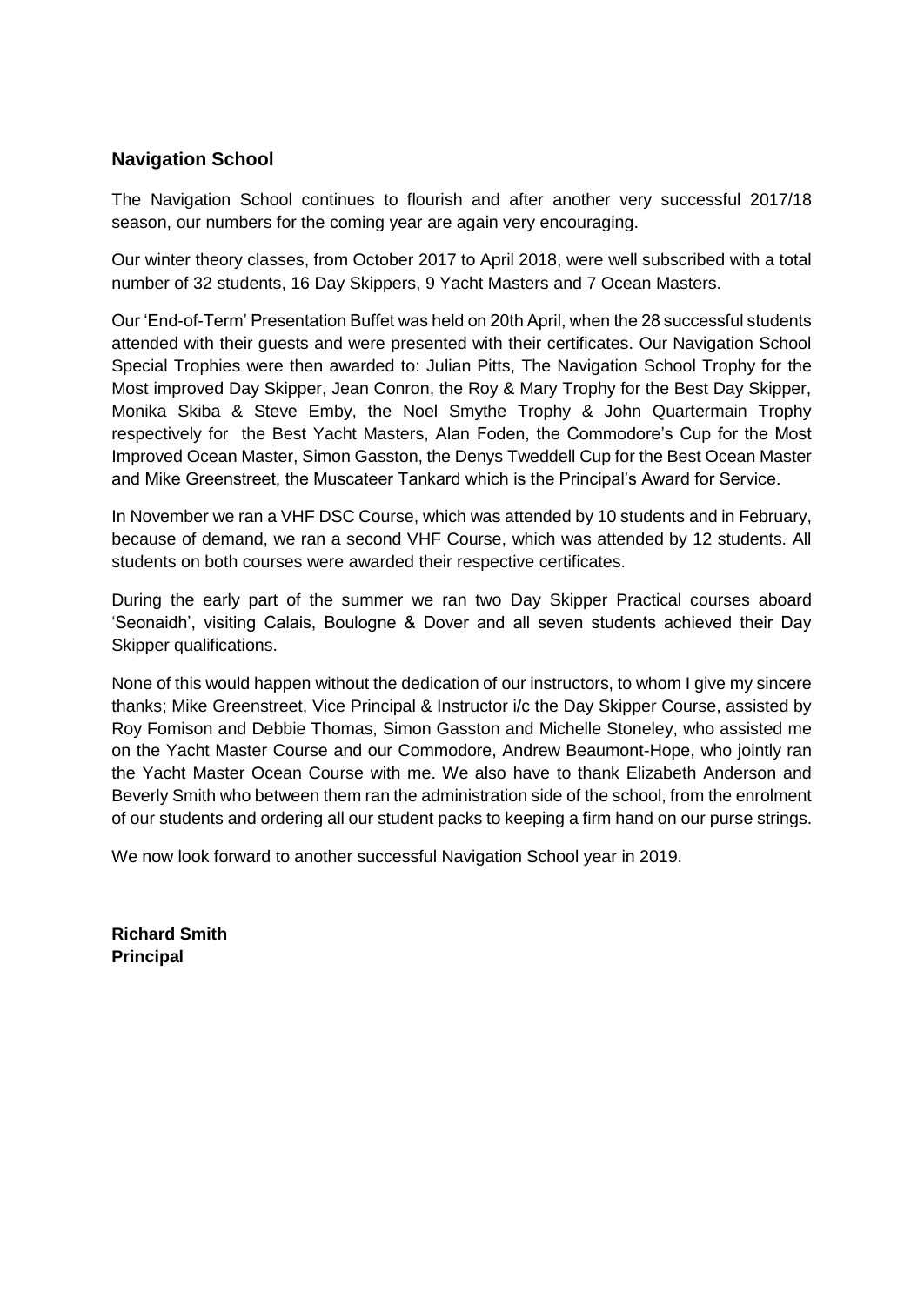# **Honorary Treasurer's Report**

#### 2017-2018 Treasury Report

We all need to thank our Honorary Secretary Elizabeth, our bookkeeper Zoe and our Auditor Peter Smith at Dudley Gore for all the treasury work done in such a professional way during this past year.

The accounts which you have before you are our first accounts as an incorporated entity and cover the period from Incorporation on 27<sup>th</sup> July 2017 to 30<sup>th</sup> September 2018 although our new Company did not start trading until the beginning of our 'normal trading year', the 1<sup>st</sup> October 2017.

You may notice that we are unable to give comparable figures from the previous year as we are now a different entity and the accounts are in statutory company format. We have also taken this opportunity to modernise the accounts which show a more realistic Turnover and a more detailed Cost of Sales.

This past year our turnover did increase slightly over the previous year but we ended the year with a deficit due in part to non-recurring payments related to incorporation and very significant and necessary expenditure on our historic club house.

2017-2018 was a busy year for your financial team with the incorporation of the Navigation School and Catering into our proper club accounts, new reporting lines for greater clarity in Catering, and we start the new financial year with greater detail in our principal function of Sailing and Racing which will help with decision making moving forward.

**John Adkin Honorary Treasurer**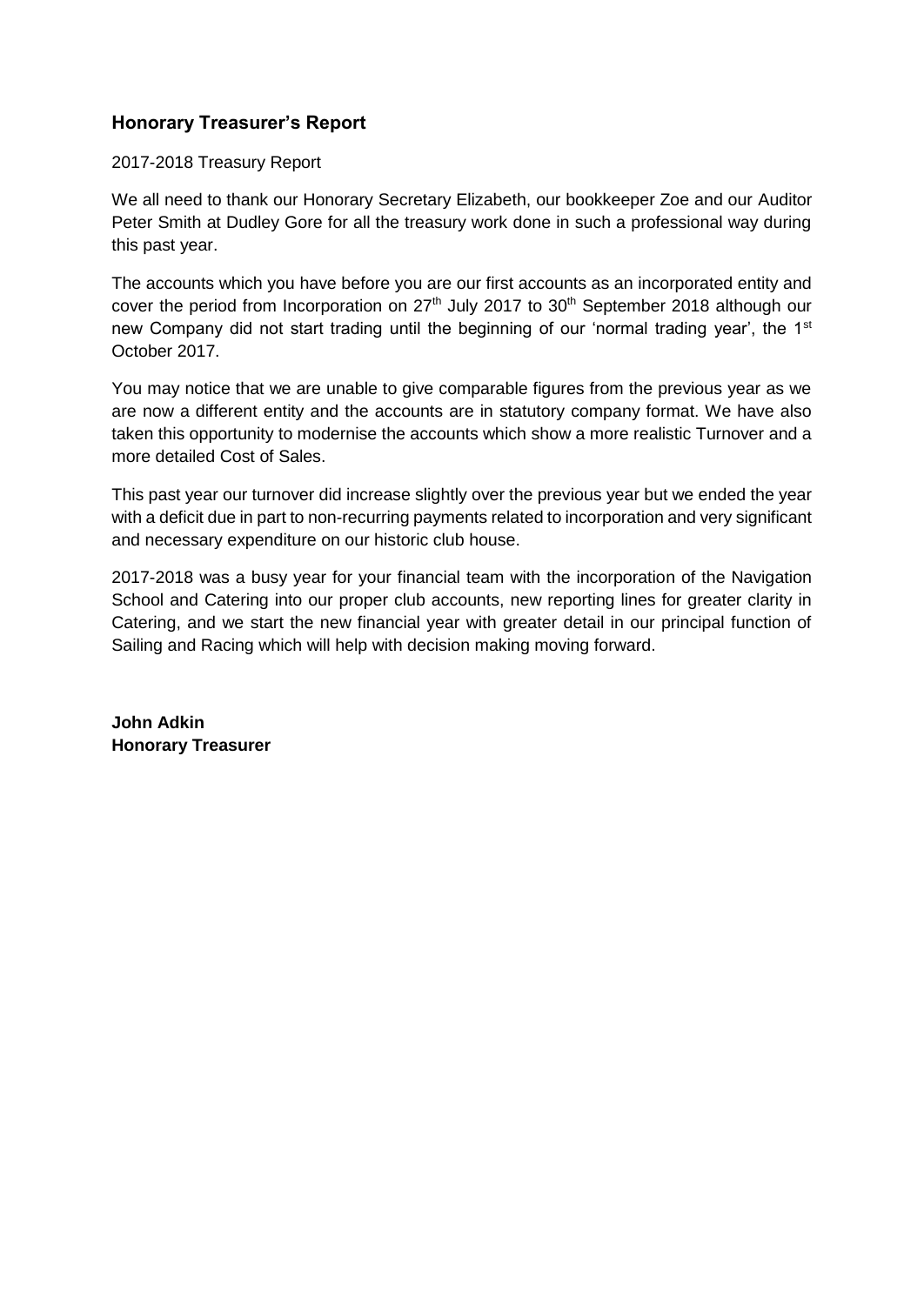Registration number: 10886538

# Royal Temple Yacht Club Limited

(A company limited by guarantee)

Annual Report and Unaudited Financial Statements

For the Period from 27 July 2017 to 30 September 2018

Dudley Gore & Co Certified Practising Accountants 50 Queen Street Ramsgate CT11 9EE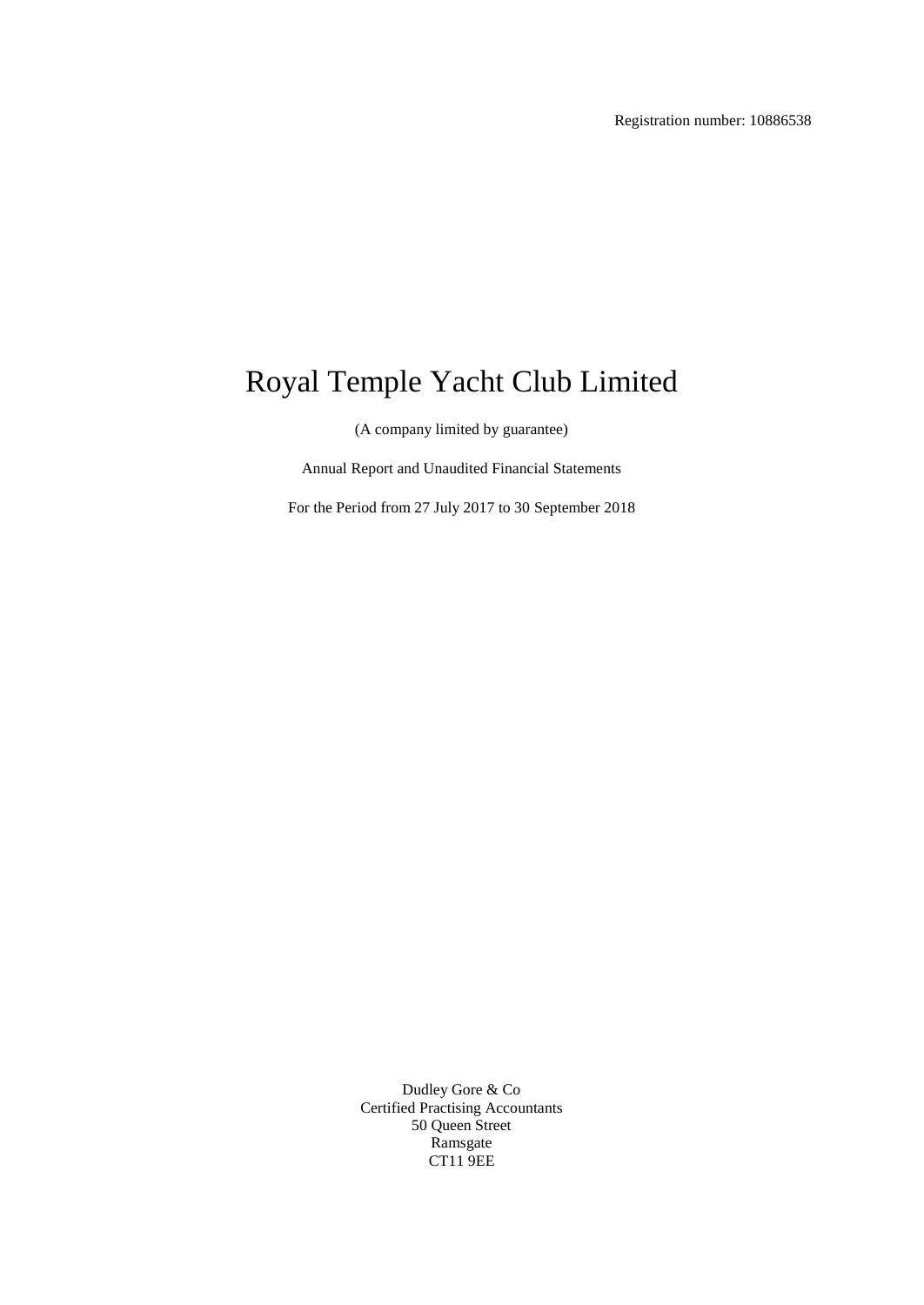# **Contents**

| Company Information               | $\mathbf{1}$   |
|-----------------------------------|----------------|
| Directors' Report                 | 2              |
| <b>Accountants' Report</b>        | 3              |
| Profit and Loss Account           | $\overline{4}$ |
| <b>Balance Sheet</b>              | 5 to 6         |
| Notes to the Financial Statements | 5              |
| Detailed Profit and Loss Account  | $7$ to $9$     |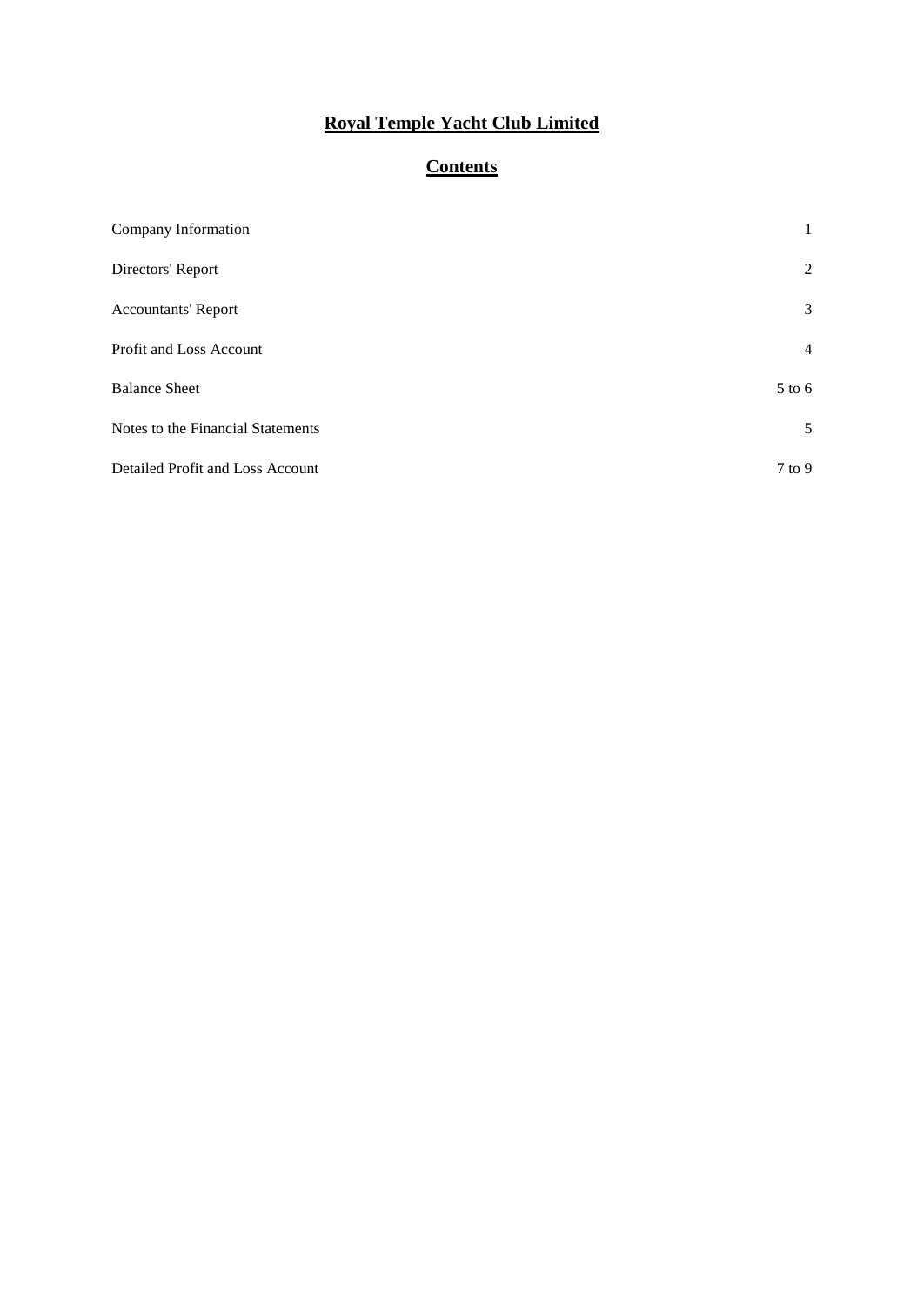## **Company Information**

#### **Directors**

Elizabeth Anderson

John Adkin

Andrew Beaumont-Hope

Richard Smith

Michael Brand

Stanislaus Jacob

Matthew Green

Frank Martin

Judith Pearson

John Barrett

#### **Registered office**

6 Westcliff Mansions Ramsgate CT11 9HY

#### **Accountants**

Dudley Gore & Co Certified Practising Accountants 50 Queen Street Ramsgate CT11 9EE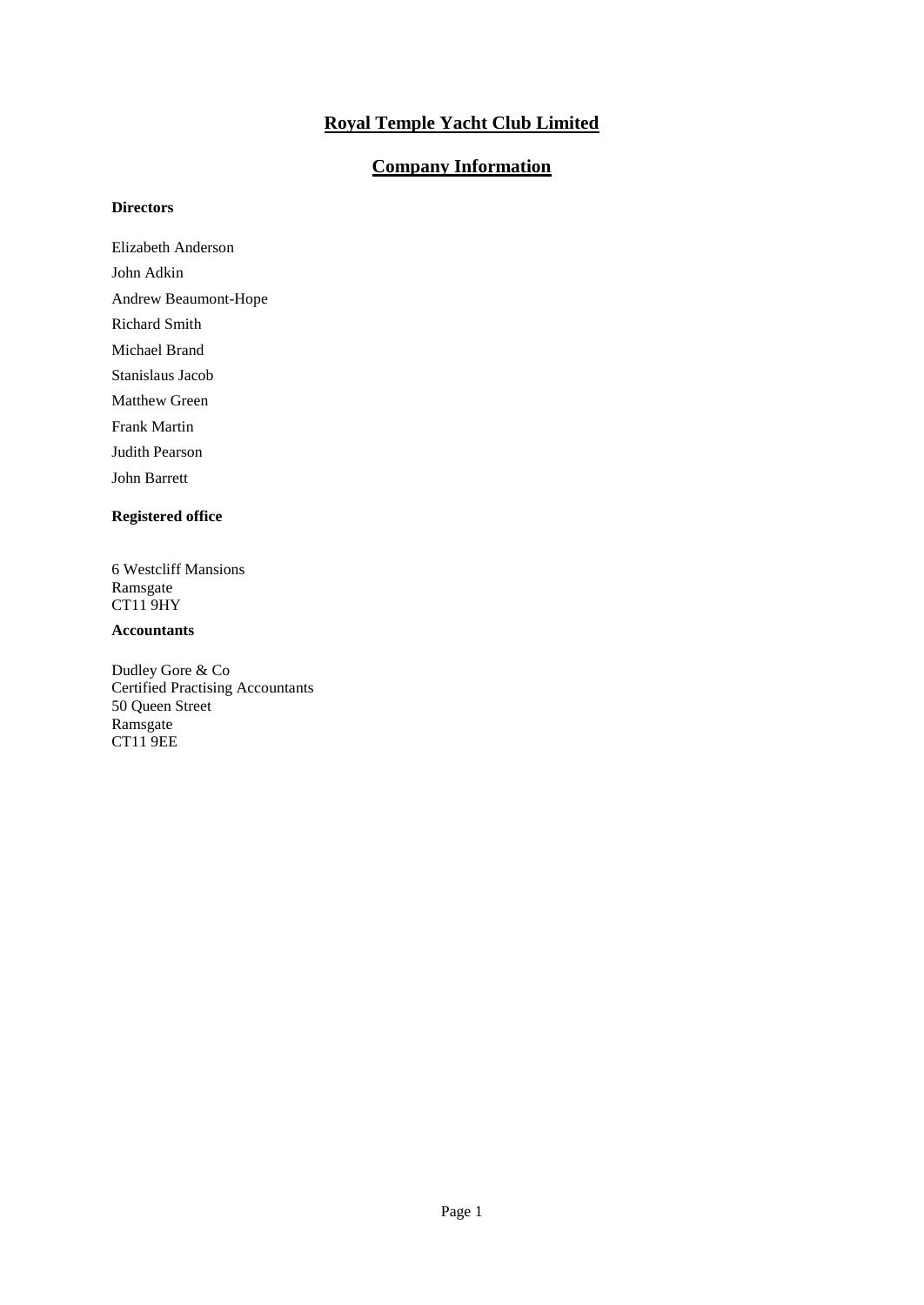#### **Directors' Report for the Period from 27 July 2017 to 30 September 2018**

The directors present their report and the financial statements for the period from 27 July 2017 to 30 September 2018.

This report has been prepared in accordance with the micro-entity provisions of the Companies Act 2006 and in accordance with FRS 105 The Financial Reporting Standard applicable to the Micro-entities Regime.

#### **Incorporation**

The company was incorporated on 27 July 2017 and commenced trading on 1 October 2017 The company is a reconstruction of the former Royal Temple Yacht Club, having taken over all previous assets and liabilities at book value.

#### **Directors of the company**

The directors who held office during the period were as follows:

Elizabeth Anderson

John Adkin

Andrew Beaumont-Hope

Michael Brand

Stanislaus Jacob

Matthew Green

Frank Martin

Judith Pearson

Richard Smith

John Barrett

#### **Small companies provision statement**

This report has been prepared in accordance with the special provisions relating to companies subject to the small companies regime within Part 15 of the Companies Act 2006.

Approved by the Board on .................... and signed on its behalf by:

.........................................

Elizabeth Anderson **Director**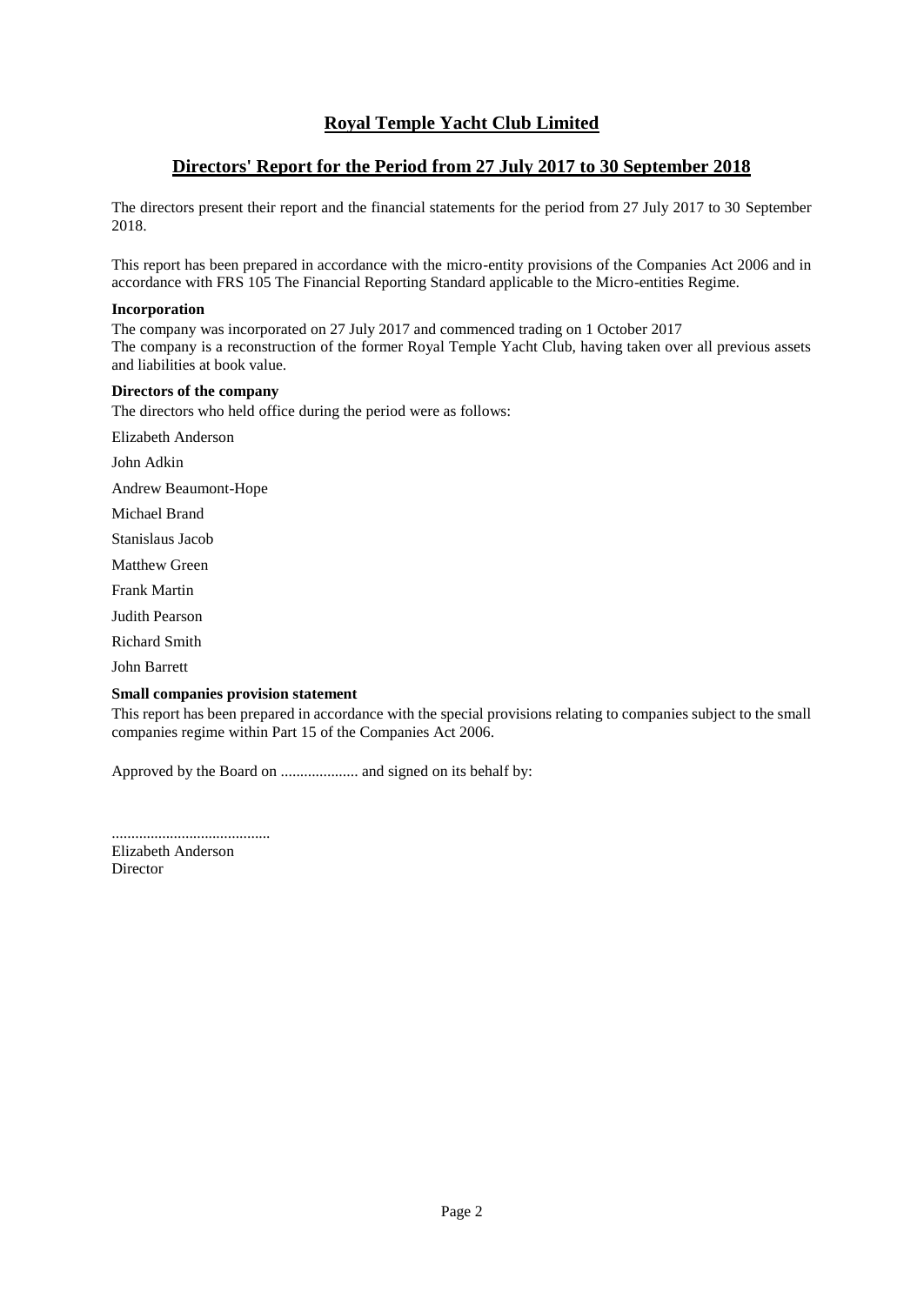# **Accountant's Report to the Board of Directors on the Preparation of the Unaudited Statutory Accounts of Royal Temple Yacht Club Limited For the Period Ended 30 September 2018**

In order to assist you to fulfil your duties under the Companies Act 2006, we have prepared for your approval the accounts of Royal Temple Yacht Club Limited for the period ended 30 September 2018 as set out on pages 4 to 6 from the company's accounting records and from information and explanations you have given us.

As a practising member firm of the Institute of Certified Practising Accountants (ICPA) we are subject to its ethical and other professional requirements.

This report is made solely to the Board of Directors of Royal Temple Yacht Club Limited, as a body, in accordance with the terms of our engagement letter. Our work has been undertaken solely to prepare for your approval the accounts of Royal Temple Yacht Club Limited and state those matters that we have agreed to state to the Board of Directors of Royal Temple Yacht Club Limited, as a body, in this report in accordance with the requirements of the ICPA. To the fullest extent permitted by law, we do not accept or assume responsibility to anyone other than Royal Temple Yacht Club Limited and its Board of Directors as a body for our work or for this report.

It is your duty to ensure that Royal Temple Yacht Club Limited has kept adequate accounting records and to prepare statutory accounts that give a true and fair view of the assets, liabilities, financial position and loss of Royal Temple Yacht Club Limited. You consider that Royal Temple Yacht Club Limited is exempt from the statutory audit requirement for the period.

We have not been instructed to carry out an audit or a review of the accounts of Royal Temple Yacht Club Limited. For this reason, we have not verified the accuracy or completeness of the accounting records or information and explanations you have given to us and we do not, therefore, express any opinion on the statutory accounts.

...Signed Dudley Gore...............

Dudley Gore & Co Certified Practising Accountants 50 Queen Street Ramsgate CT11 9EE Date:.....21.12.18...................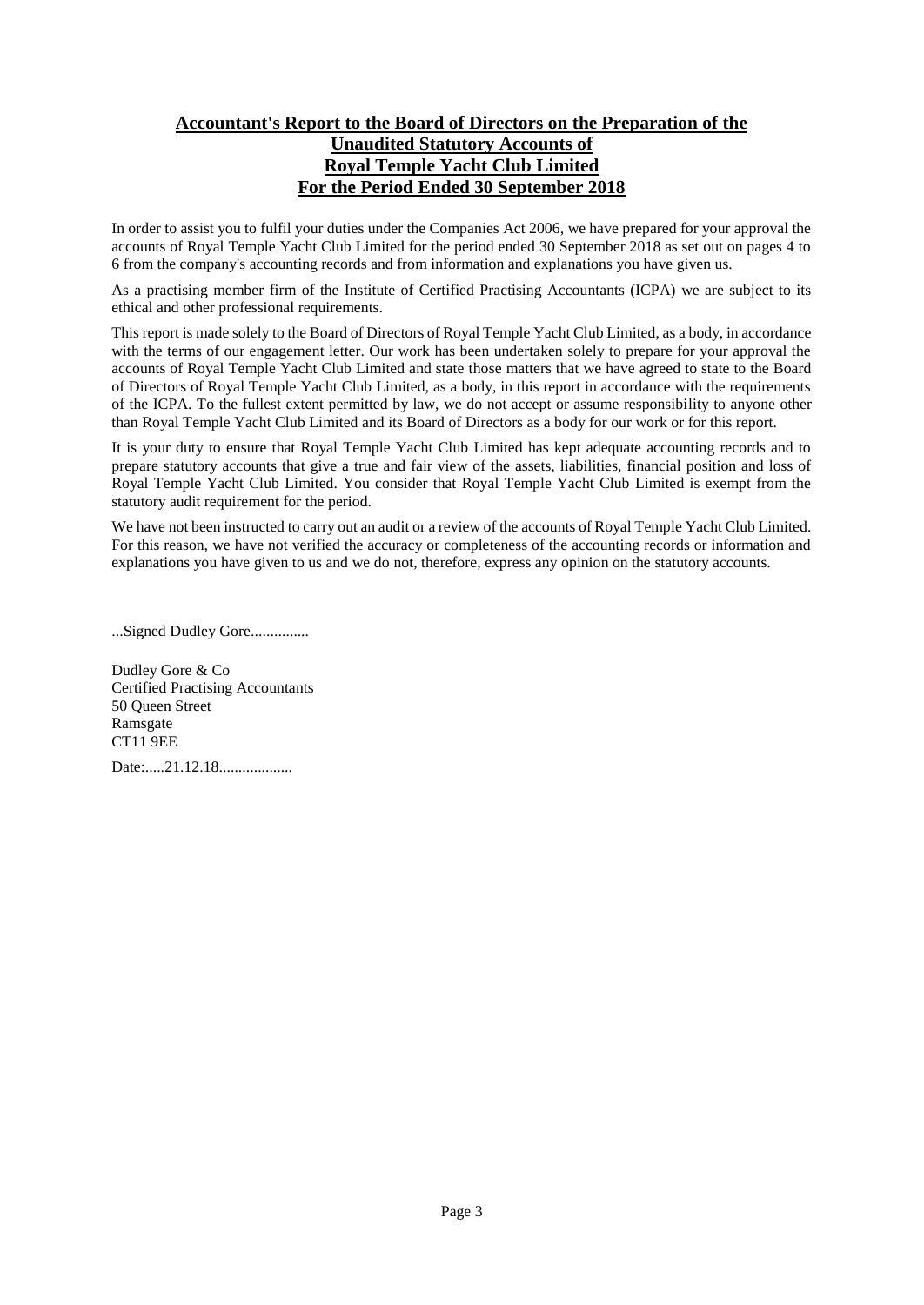# **Profit and Loss Account for the Period from 27 July 2017 to 30 September 2018**

|                                                   | 2018<br>£  |
|---------------------------------------------------|------------|
| Turnover                                          | 310,519    |
| Other income                                      | 2,033      |
| Cost of raw materials and consumables             | (109, 830) |
| Staff costs                                       | (93, 923)  |
| Depreciation and other amounts written off assets | (4, 347)   |
| Other charges                                     | (131, 191) |
| Deficit for the period                            | (26, 739)  |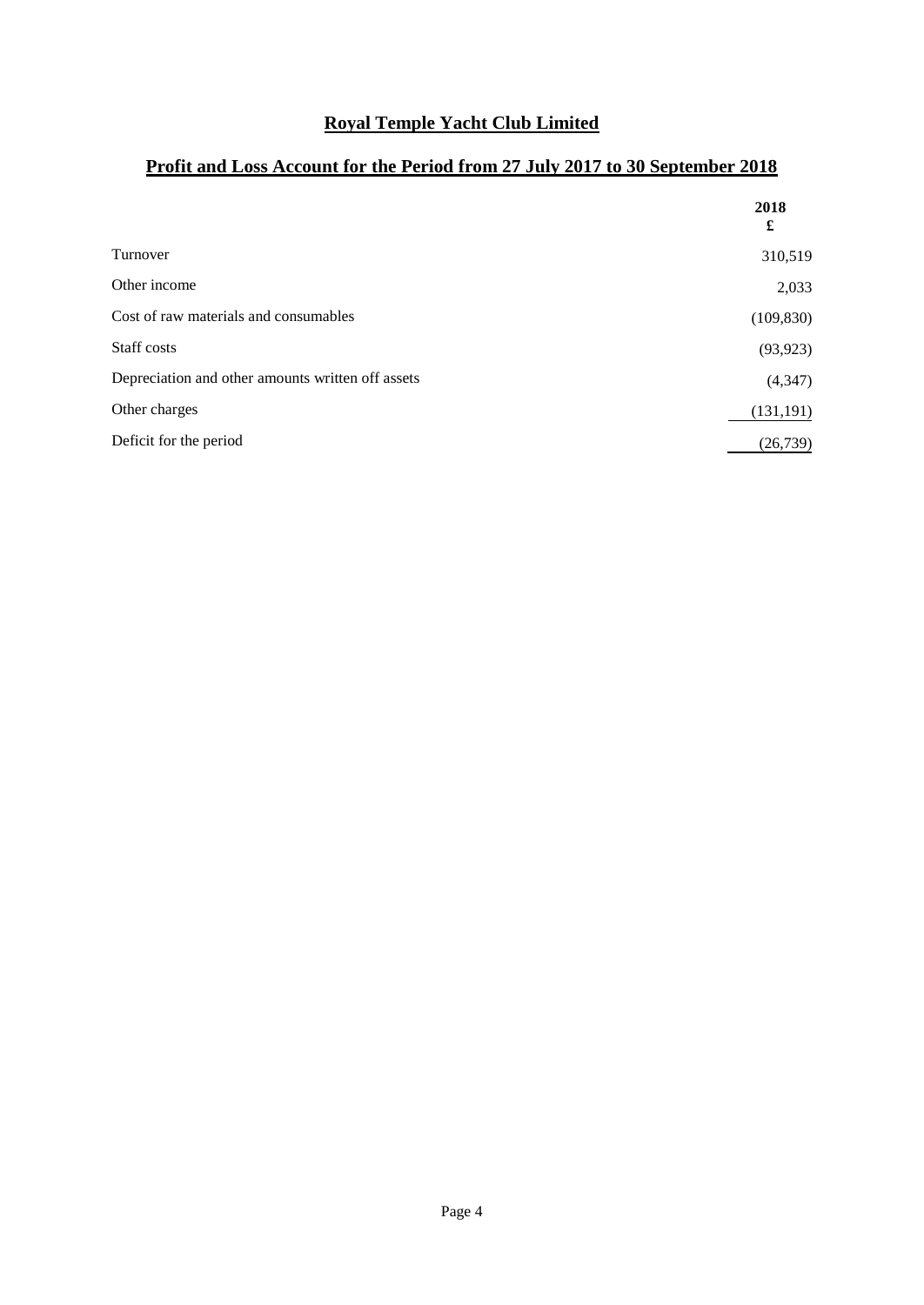# **(Registration number: 10886538 ) Balance Sheet as at 30 September 2018**

|                                                | 2018<br>£ |
|------------------------------------------------|-----------|
| Fixed assets                                   | 199,126   |
| Current assets                                 | 159,161   |
| Prepayments and accrued income                 | 17,775    |
| Creditors: Amounts falling due within one year | (72, 445) |
| Net current assets                             | 104,491   |
| Total assets less current liabilities          | 303,617   |
| Accruals and deferred income                   | (4, 435)  |
|                                                | 299,182   |
| Capital and reserves                           | 299,182   |

#### **1 General information**

The company is a company limited by guarantee, incorporated in England and Wales, and consequently does not have share capital. Each of the members is liable to contribute an amount not exceeding £Nil towards the assets of the company in the event of liquidation.

The address of its registered office is: 6 Westcliff Mansions Ramsgate CT11 9HY

#### **Basis of preparation**

The financial statements have been prepared under the historical cost convention and in accordance with FRS 105 'The Financial Reporting Standard applicable to the Micro-entities Regime'.

#### **2 Staff numbers**

The average number of persons employed by the company (excluding directors) during the period, was 10.

These financial statements have been prepared in accordance with the micro-entity provisions of the Companies Act 2006.

For the financial period ending 30 September 2018 the company was entitled to exemption from audit under section 477 of the Companies Act 2006 relating to small companies.

Directors' responsibilities:

- The members have not required the company to obtain an audit of its accounts for the period in question in accordance with section 476; and
- The directors acknowledge their responsibilities for complying with the requirements of the Act with respect to accounting records and the preparation of accounts.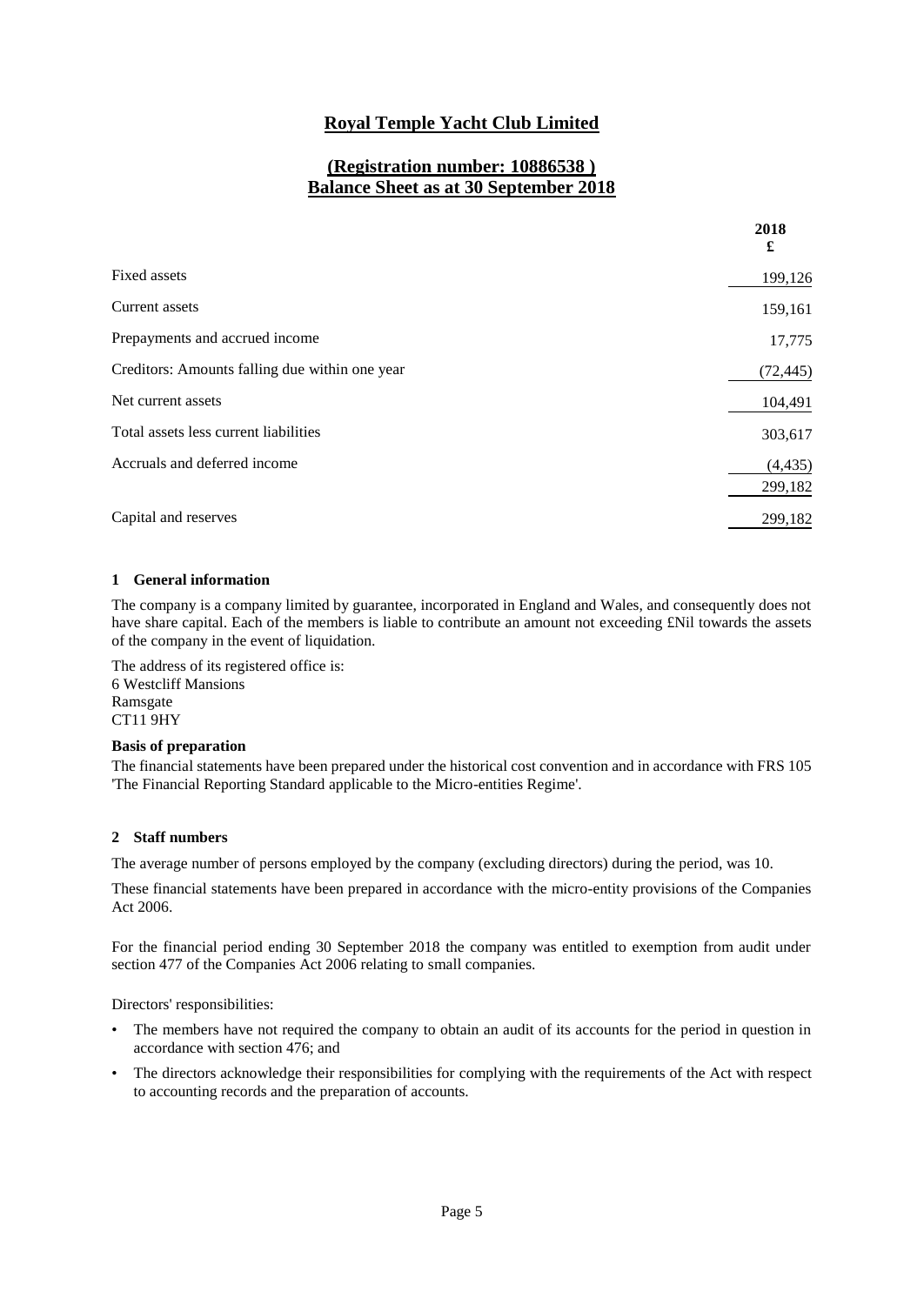# **(Registration number: 10886538 ) Balance Sheet as at 30 September 2018**

Approved and authorised by the Board on .................... and signed on its behalf by:

.........................................

Elizabeth Anderson Director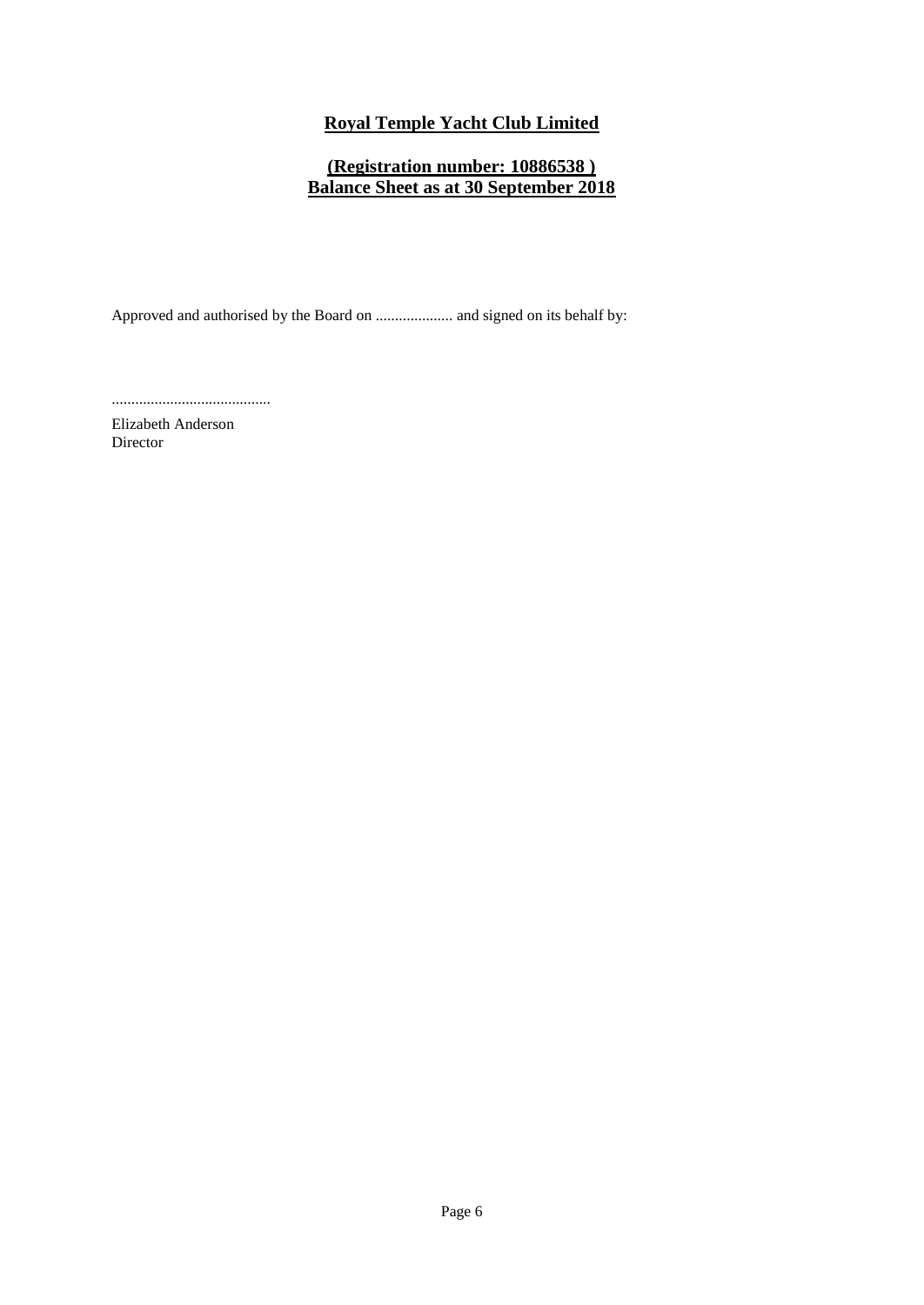# **Detailed Profit and Loss Account for the Period from 27 July 2017 to 30 September 2018**

|                                                  | 27 July 2017<br>to 30<br>September<br>2018<br>£ |
|--------------------------------------------------|-------------------------------------------------|
| Turnover (analysed below)                        | 310,519                                         |
| Cost of sales (analysed below)                   | (109, 830)                                      |
| Gross surplus                                    | 200,689                                         |
| Gross surplus $(\%)$                             | 64.63%                                          |
| <b>Administrative expenses</b>                   |                                                 |
| Employment costs (analysed below)                | (93, 923)                                       |
| Establishment costs (analysed below)             | (96,291)                                        |
| General administrative expenses (analysed below) | (29,006)                                        |
| Finance charges (analysed below)                 | (5,894)                                         |
| Depreciation costs (analysed below)              | (4, 347)                                        |
|                                                  | (229, 461)                                      |
| Other operating income (analysed below)          | 2,033                                           |
| Operating deficit                                | (26, 739)                                       |
| Deficit before tax                               | (26, 739)                                       |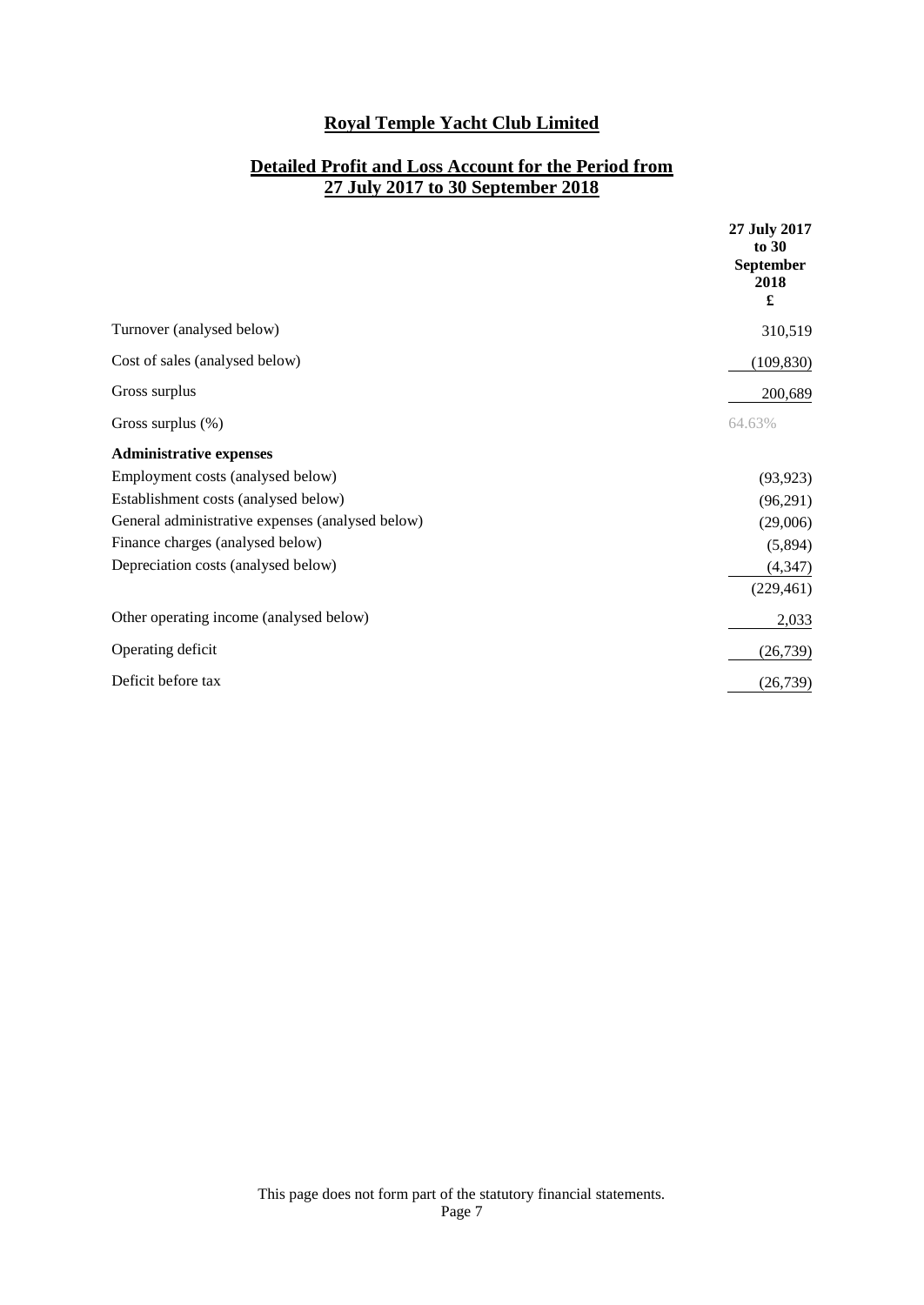# **Detailed Profit and Loss Account for the Period from 27 July 2017 to 30 September 2018**

|                                              | 27 July 2017<br>to 30<br>September<br>2018<br>£ |
|----------------------------------------------|-------------------------------------------------|
| <b>Turnover</b>                              |                                                 |
| Subscriptions                                | 68,335                                          |
| Bar income                                   | 146,651                                         |
| Donations and sponsorship                    | 7,707                                           |
| Insignia sales                               | 657                                             |
| Accommodation, functions and catering income | 60,307                                          |
| Ramsgate Week income                         | 12,960                                          |
| Interest received                            | 242                                             |
| Navigation school income                     | 13,465                                          |
| Warrants                                     | 195                                             |
|                                              | 310,519                                         |
| <b>Cost of sales</b>                         |                                                 |
| Ramsgate Week costs                          | 13,891                                          |
| Bar purchases                                | 59,550                                          |
| Insignia purchases                           | 706                                             |
| Accommodation, function and catering costs   | 26,805                                          |
| Navigation school expenses                   | 8,878                                           |
|                                              | 109,830                                         |
| <b>Employment costs</b>                      |                                                 |
| Staff wages and NIC                          | 93,923                                          |
| <b>Establishment costs</b>                   |                                                 |
| Rent and rates                               | 15,532                                          |
| Light, heat and power                        | 12,610                                          |
| Insurance                                    | 9,873                                           |
| Repairs and maintenance                      | 9,120                                           |
| Premises renovation                          | 49,156                                          |
|                                              | 96,291                                          |